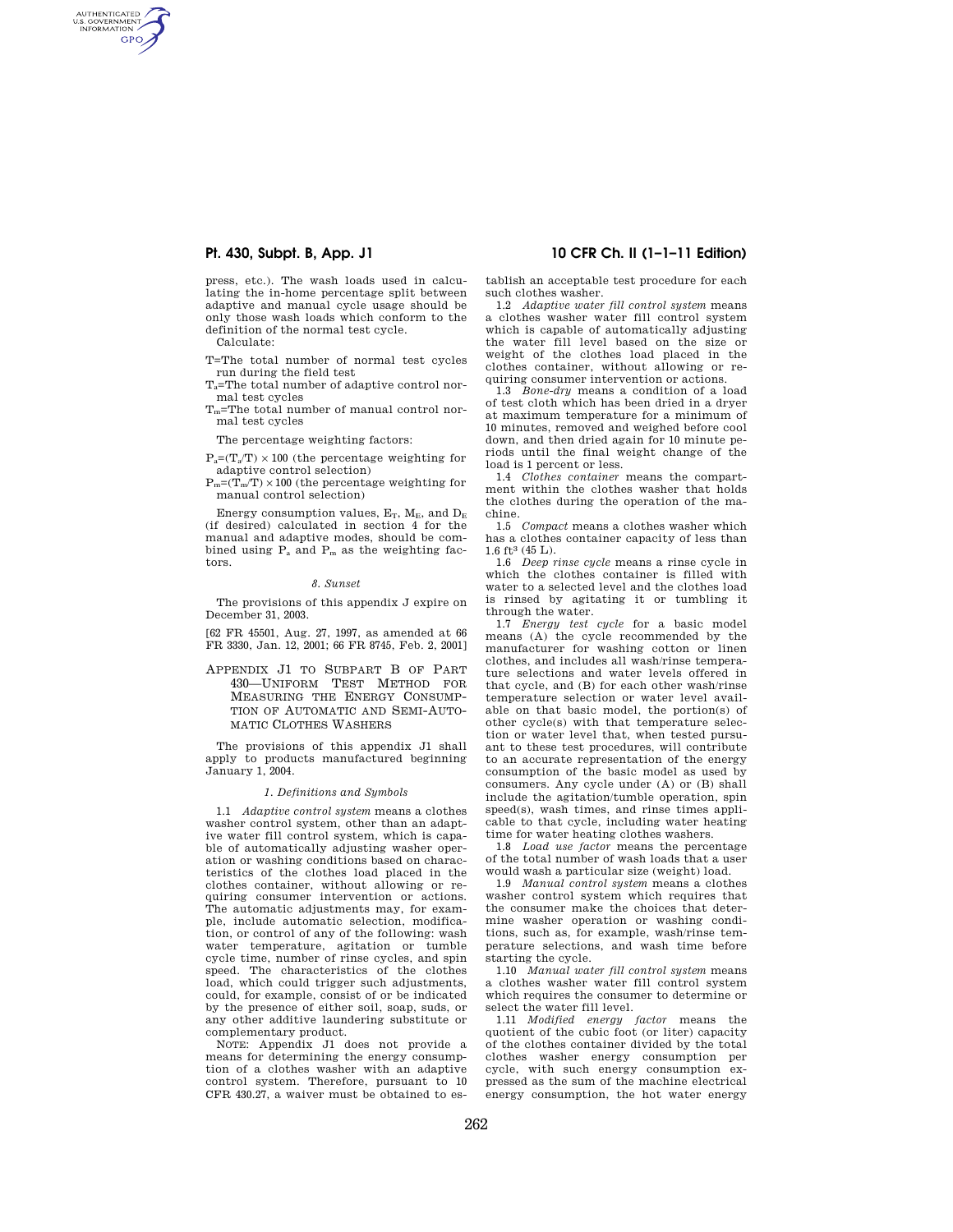consumption, and the energy required for removal of the remaining moisture in the wash load.

1.12 *Non-water-heating clothes washer*  means a clothes washer which does not have an internal water heating device to generate hot water.

1.13 *Spray rinse cycle* means a rinse cycle in which water is sprayed onto the clothes for a period of time without maintaining any specific water level in the clothes container.

1.14 *Standard* means a clothes washer which has a clothes container capacity of 1.6  $ft^3(45 L)$  or greater.

1.15 *Temperature use factor* means, for a particular wash/rinse temperature setting, the percentage of the total number of wash loads that an average user would wash with that setting.

1.16 *Thermostatically controlled water valves*  means clothes washer controls that have the ability to sense and adjust the hot and cold supply water.

1.17 *Uniformly distributed warm wash temperature selection(s)* means (A) multiple warm wash selections for which the warm wash water temperatures have a linear relationship with all discrete warm wash selections when the water temperatures are plotted against equally spaced consecutive warm wash selections between the hottest warm wash and the coldest warm wash. If the warm wash has infinite selections, the warm wash water temperature has a linear relationship with the distance on the selection device (e.g. dial angle or slide movement) between the hottest warm wash and the coldest warm wash. The criteria for a linear relationship as specified above is that the difference between the actual water temperature at any warm wash selection and the point where that temperature is depicted on the temperature/selection line formed by connecting the warmest and the coldest warm selections is less than ±5 percent. In all cases, the mean water temperature of the warmest and the coldest warm selections must coincide with the mean of the ''hot wash'' (maximum wash temperature ≤135 °F  $(57.2 \text{ °C}))$  and "cold wash" (minimum wash temperature) water temperatures within ±3.8  ${}^{\circ}$ F ( $\pm$ 2.1  ${}^{\circ}$ C); or (B) on a clothes washer with only one warm wash temperature selection, a warm wash temperature selection with a water temperature that coincides with the mean of the ''hot wash'' (maximum wash temperature  $\leq 135$  °F (57.2 °C)) and "cold wash" (minimum wash temperature) water temperatures within  $\pm 3.8$  °F ( $\pm 2.1$  °C).

1.18 *Warm wash* means all wash temperature selections that are below the hottest hot, less than 135 °F (57.2 °C), and above the coldest cold temperature selection.

1.19 *Water consumption factor* means the quotient of the total weighted per-cycle water consumption divided by the cubic foot (or liter) capacity of the clothes washer.

# **Department of Energy Pt. 430, Subpt. B, App. J1**

1.20 *Water-heating clothes washer* means a clothes washer where some or all of the hot water for clothes washing is generated by a water heating device internal to the clothes washer.

1.21 *Symbol usage.* The following identity relationships are provided to help clarify the symbology used throughout this procedure.

E—Electrical Energy Consumption

H—Hot Water Consumption

C—Cold Water Consumption

R—Hot Water Consumed by Warm Rinse ER—Electrical Energy Consumed by Warm Rinse

TUF—Temperature Use Factor

HE—Hot Water Energy Consumption

F—Load Usage Factor

Q—Total Water Consumption

ME—Machine Electrical Energy Consumption

RMC—Remaining Moisture Content

WI—Initial Weight of Dry Test Load

WC—Weight of Test Load After Extraction

m—Extra Hot Wash (maximum wash temp.  $>135$  °F (57.2 °C.))

h—Hot Wash (maximum wash temp. ≤135 °F  $(57.2 °C.))$ 

w—Warm Wash

c—Cold Wash (minimum wash temp.)

r—Warm Rinse (hottest rinse temp.)

x or max—Maximum Test Load

a or avg—Average Test Load

n or min—Minimum Test Load

The following examples are provided to show how the above symbols can be used to define variables:

Emx=''Electrical Energy Consumption'' for an "Extra Hot Wash" and "Maximum Test Load''

Ra=''Hot Water Consumed by Warm Rinse'' for the "Average Test Load"

TUFm=''Temperature Use Factor'' for an ''Extra Hot Wash''

HEmin=''Hot Water Energy Consumption'' for the ''Minimum Test Load''

1.22 *Cold rinse* means the coldest rinse temperature available on the machine (and should be the same rinse temperature selection tested in 3.7 of this appendix).

1.23 *Warm rinse* means the hottest rinse temperature available on the machine (and should be the same rinse temperature selection tested in 3.7 of this appendix).

## *2. Testing Conditions*

2.1 *Installation.* Install the clothes washer in accordance with manufacturer's instructions.

2.2 *Electrical energy supply.* Maintain the electrical supply at the clothes washer terminal block within 2 percent of 120, 120/240, or 120/208Y volts as applicable to the particular terminal block wiring system and within 2 percent of the nameplate frequency as specified by the manufacturer. If the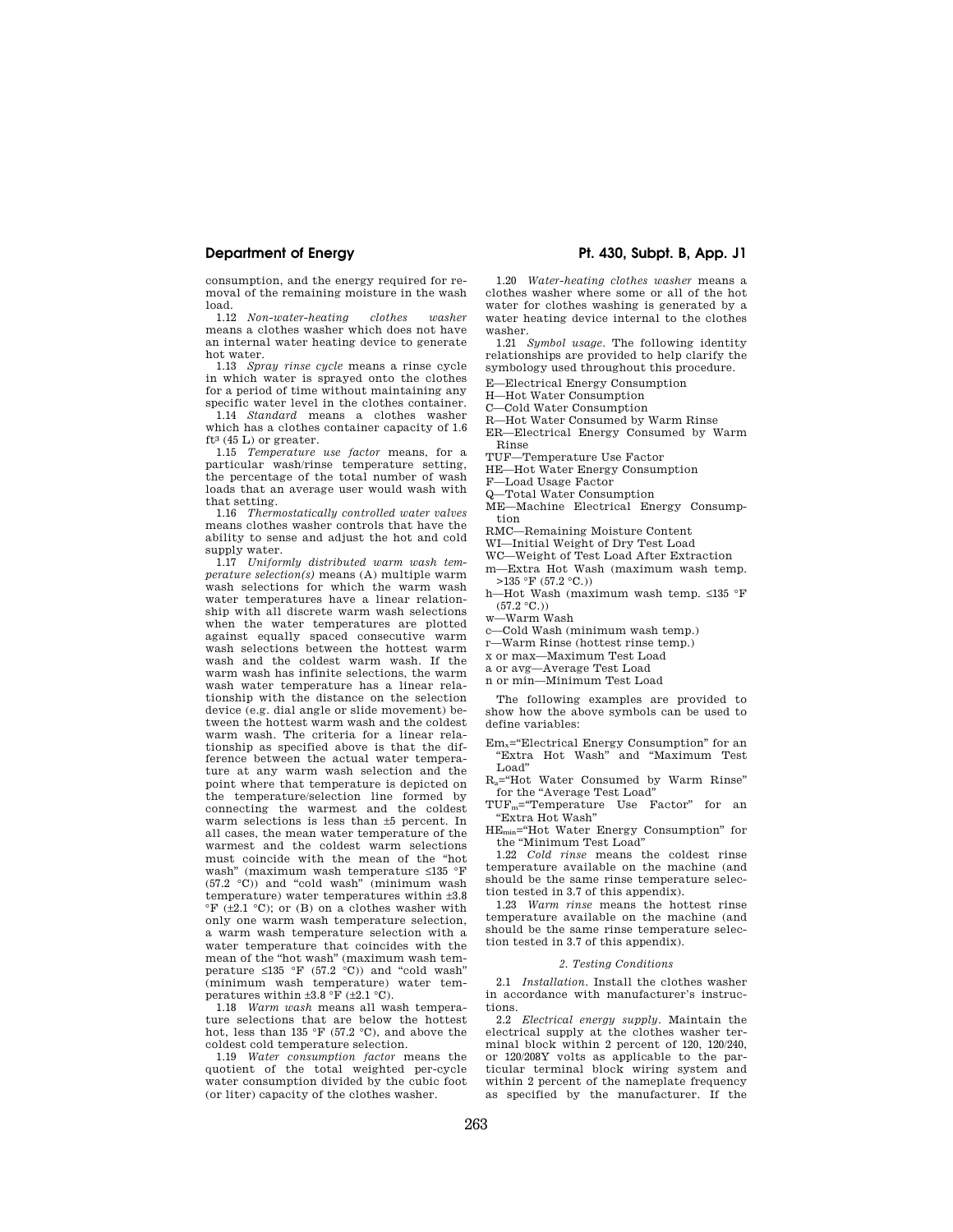clothes washer has a dual voltage conversion capability, conduct test at the highest voltage specified by the manufacturer.

2.3 *Supply Water.* 

2.3.1 *Clothes washers in which electrical energy consumption or water energy consumption are affected by the inlet water temperature. (For example, water heating clothes washers or clothes washers with thermostatically controlled water valves.).* The temperature of the hot water supply at the water inlets shall not exceed 135 °F (57.2 °C) and the cold water supply at the water inlets shall not exceed  $60$ (15.6 °C). A water meter shall be installed in both the hot and cold water lines to measure water consumption.

2.3.2 *Clothes washers in which electrical energy consumption and water energy consumption are not affected by the inlet water tempera*ture. The temperature of the hot water supply shall be maintained at 135 °F±5 °F (57.2 °C±2.8 °C) and the cold water supply shall be maintained at 60 °F $\pm$ 5 °F (15.6 °C $\pm$ 2.8 °C). A water meter shall be installed in both the hot and cold water lines to measure water consumption.

2.4 *Water pressure.* The static water pressure at the hot and cold water inlet connection of the clothes washer shall be maintained at 35 pounds per square inch gauge (psig) ±2.5 psig (241.3 kPa±17.2 kPa) during the test. The static water pressure for a single water inlet connection shall be maintained at 35 psig±2.5 psig (241.3 kPa±17.2 kPa) during the test. A water pressure gauge shall be installed in both the hot and cold water lines to measure water pressure.

2.5 *Instrumentation.* Perform all test measurements using the following instruments, as appropriate:

2.5.1 *Weighing scales.* 

2.5.1.1 *Weighing scale for test cloth.* The scale shall have a resolution of no larger than  $0.2$  oz  $(5.7 \text{ g})$  and a maximum error no greater than 0.3 percent of the measured value.

2.5.1.2 *Weighing scale for clothes container capacity measurements.* The scale should have a resolution no larger than 0.50 lbs (0.23 kg) and a maximum error no greater than 0.5 percent of the measured value.

2.5.2 *Watt-hour meter.* The watt-hour meter shall have a resolution no larger than 1 Wh (3.6 kJ) and a maximum error no greater than 2 percent of the measured value for any demand greater than 50 Wh (180.0 kJ).

2.5.3 *Temperature measuring device.* The device shall have an error no greater than ±1 °F (±0.6 °C) over the range being measured.

2.5.4 *Water meter.* The water meter shall have a resolution no larger than 0.1 gallons (0.4 liters) and a maximum error no greater than 2 percent for the water flow rates being measured.

2.5.5 *Water pressure gauge.* The water pressure gauge shall have a resolution of 1 pound per square inch gauge (psig) (6.9 kPa) and

# **Pt. 430, Subpt. B, App. J1 10 CFR Ch. II (1–1–11 Edition)**

shall have an error no greater than 5 percent of any measured value.

2.6 *Test cloths.*  2.6.1 *Energy Test Cloth.* The energy test cloth shall be made from energy test cloth material, as specified in 2.6.4, that is 24 inches by 36 inches (61.0 cm by 91.4 cm) and has been hemmed to 22 inches by 34 inches (55.9 cm by 86.4 cm) before washing. The energy test cloth shall be clean and shall not be used for more than 60 test runs (after preconditioning as specified in 2.6.3 of this appendix). All energy test cloth must be permanently marked identifying the lot number of the material. Mixed lots of material shall not be used for testing the clothes washers.

2.6.1.1 The energy test cloth shall not be used for more than 25 test runs and shall be clean and consist of the following:

(A) Pure finished bleached cloth, made with a momie or granite weave, which is 50 percent cotton and 50 percent polyester and weighs 5.75 ounces per square yard (195.0 g/ m2) and has 65 ends on the warp and 57 picks on the fill; and

(B) Cloth material that is 24 inches by 36 inches (61.0 cm by 91.4 cm) and has been hemmed to 22 inches by 34 inches (55.9 cm by 86.4 cm) before washing. The maximum shrinkage after five washes shall not be more than four percent on the length and width.

2.6.1.2 The new test cloths, including energy test cloths and energy stuffer cloths, shall be pre-conditioned in a clothes washer in the following manner:

2.6.1.2.1 Wash the test cloth using a commercially available clothes washing detergent that is suitable for 135 °F (57.2 °C) wash water as recommended by the manufacturer, with the washer set on maximum water level. Place detergent in washer and then place the new load to be conditioned in the washer. Wash the load for ten minutes in soft water (17ppm or less). Wash water is to be hot, and controlled at 135 °F±5 °F (57.2 °C ±2.8 °C). Rinse water temperature is to be cold, and controlled at 60 °F  $\pm 5$  °F (15.6 °C  $\pm 2.8$ ) °C). Rinse the load through a second rinse using the same water temperature (if an optional second rinse is available on the clothes washer, use it).

2.6.1.2.2 Dry the load.

2.6.1.2.3 A final cycle is to be hot water wash with no detergent followed by two cold water rinses.

2.6.1.2.4 Dry the load.

2.6.2 *Energy Stuffer Cloth.* The energy stuffer cloth shall be made from energy test cloth material, as specified in 2.6.4, and shall consist of pieces of material that are 12 inches by 12 inches (30.5 cm by 30.5 cm) and have been hemmed to 10 inches by 10 inches (25.4 cm by 25.4 cm) before washing. The energy stuffer cloth shall be clean and shall not be used for more than 60 test runs (after preconditioning as specified in 2.6.3 of this appendix). All energy stuffer cloth must be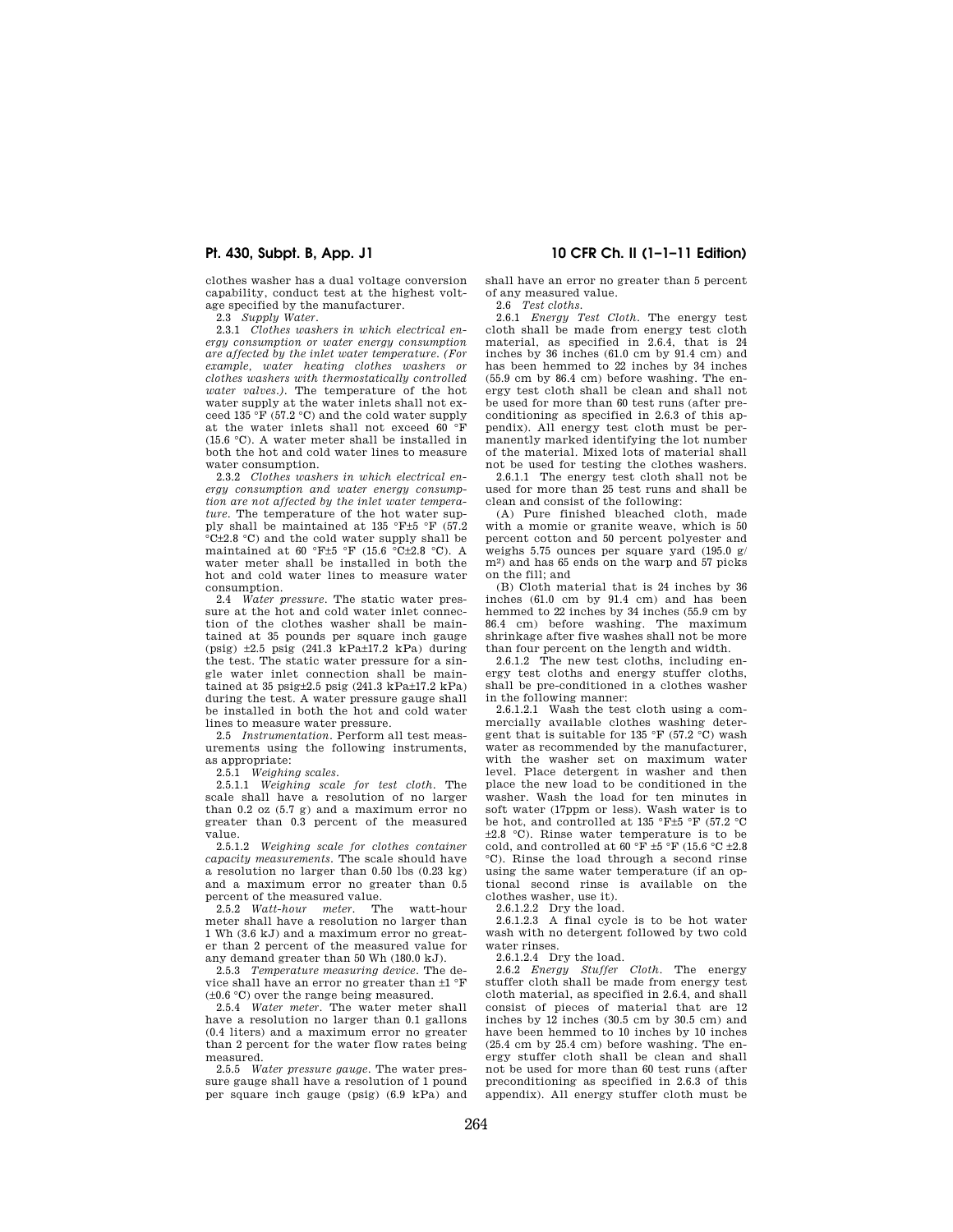permanently marked identifying the lot number of the material. Mixed lots of material shall not be used for testing the clothes washers.

2.6.3 *Preconditioning of Test Cloths.* The new test cloths, including energy test cloths and energy stuffer cloths, shall be pre-conditioned in a clothes washer in the following manner:

2.6.3.1 Perform 5 complete normal washrinse-spin cycles, the first two with AHAM Standard detergent 2A and the last three without detergent. Place the test cloth in a clothes washer set at the maximum water level. Wash the load for ten minutes in soft water (17 ppm hardness or less) using 6.0 grams per gallon of water of AHAM Standard detergent 2A. The wash temperature is to be controlled to 135 °F  $\pm$ 5 °F (57.2 °C  $\pm$ 2.8 °C) and the rinse temperature is to be controlled to 60 °F  $\pm$ 5 °F (15.6 °C  $\pm$ 2.8 °C). Repeat the cycle with detergent and then repeat the cycle three additional times without detergent, bone drying the load between cycles (total of five wash and rinse cycles).

2.6.4 *Energy test cloth material.* The energy test cloths and energy stuffer cloths shall be made from fabric meeting the following specifications. The material should come from a roll of material with a width of approximately 63 inches and approximately 500 yards per roll, however, other sizes maybe used if they fall within the specifications.

2.6.4.1 *Nominal fabric type.* Pure finished bleached cloth, made with a momie or granite weave, which is nominally 50 percent cotton and 50 percent polyester.

2.6.4.2 The fabric weight shall be 5.60 ounces per square yard (190.0 g/m2), ±5 percent.

2.6.4.3 The thread count shall be  $61 \times 54$ per inch (warp × fill), ±2 percent.

2.6.4.4 The warp yarn and filling yarn shall each have fiber content of 50 percent ±4 percent cotton, with the balance being polyester, and be open end spun, 15/1 ±5 percent cotton count blended yarn.

2.6.4.5 Water repellent finishes, such as fluoropolymer stain resistant finishes shall not be applied to the test cloth. The absence of such finishes shall be verified by:

2.6.4.5.1 American Association of Textile Chemists and Colorists (AATCC) Test Method 118—1997, *Oil Repellency: Hydrocarbon Resistance Test* (reaffirmed 1997), of each new lot of test cloth (when purchased from the mill) to confirm the absence of ScotchguardTM or other water repellent finish (required scores of ''D'' across the board).

2.6.4.5.2 American Association of Textile Chemists and Colorists (AATCC) Test Method 79–2000, *Absorbency of Bleached Textiles* (reaffirmed 2000), of each new lot of test cloth (when purchased from the mill) to confirm the absence of ScotchguardTM or other water repellent finish (time to absorb one drop should be on the order of 1 second).

# **Department of Energy Pt. 430, Subpt. B, App. J1**

2.6.4.5.3 The standards listed in 2.6.4.5.1 and 2.6.4.5.2 of this appendix which are not otherwise set forth in this part 430 are incorporated by reference. The material listed in this paragraph has been approved for incorporation by reference by the Director of the Federal Register in accordance with 5 U.S.C. 552(a) and 1 CFR Part 51. Any subsequent amendment to a standard by the standardsetting organization will not affect the DOE test procedures unless and until amended by DOE. Material is incorporated as it exists on the date of the approval and notice of any change in the material will be published in the FEDERAL REGISTER. The standards incorporated by reference are the American Association of Textile Chemists and Colorists Test Method 118–1997, *Oil Repellency: Hydrocarbon Resistance Test* (reaffirmed 1997) and Test Method 79–2000, *Absorbency of Bleached Textiles* (reaffirmed 2000).

(a) The above standards incorporated by reference are available for inspection at:

(i) National Archives and Records Administration (NARA). For information on the availability of this material at NARA, call 202–741–6030, or go to: *http://www.archives.gov/ federal*l*register/code*l*of*l*federal*l*regulations/*   $\overline{i}$ *br*  $locations.html$ .

(ii) U.S. Department of Energy, Office of Energy Efficiency and Renewable Energy, Hearings and Dockets, "Energy Conservation Program for Consumer Products: Clothes Washer Energy Conservation Standards,'' Docket No. EE—RM–94–403, Forrestal Building, 1000 Independence Avenue, SW, Washington, DC.

(b) Copies of the above standards incorporated by reference can be obtained from the American Association of Textile Chemists and Colorists, P.O. Box 1215, Research Triangle Park, NC 27709, telephone (919) 549– 8141, telefax (919) 549–8933, or electronic mail: *orders@aatcc.org.* 

2.6.4.6 The moisture absorption and retention shall be evaluated for each new lot of test cloth by the Standard Extractor Remaining Moisture Content (RMC) Test specified in 2.6.5 of this appendix.

2.6.4.6.1 Repeat the Standard Extractor RMC Test in 2.6.5 of this appendix three times.

2.6.4.6.2 An RMC correction curve shall be calculated as specified in 2.6.6 of this appendix.

2.6.5 *Standard Extractor RMC Test Procedure.* The following procedure is used to evaluate the moisture absorption and retention characteristics of a lot of test cloth by measuring the RMC in a standard extractor at a specified set of conditions. Table 2.6.5 of this appendix is the matrix of test conditions. The 500g requirement will only be used if a clothes washer design can achieve spin speeds in the 500g range. When this matrix is repeated 3 times, a total of 48 extractor RMC test runs are required. For the purpose of the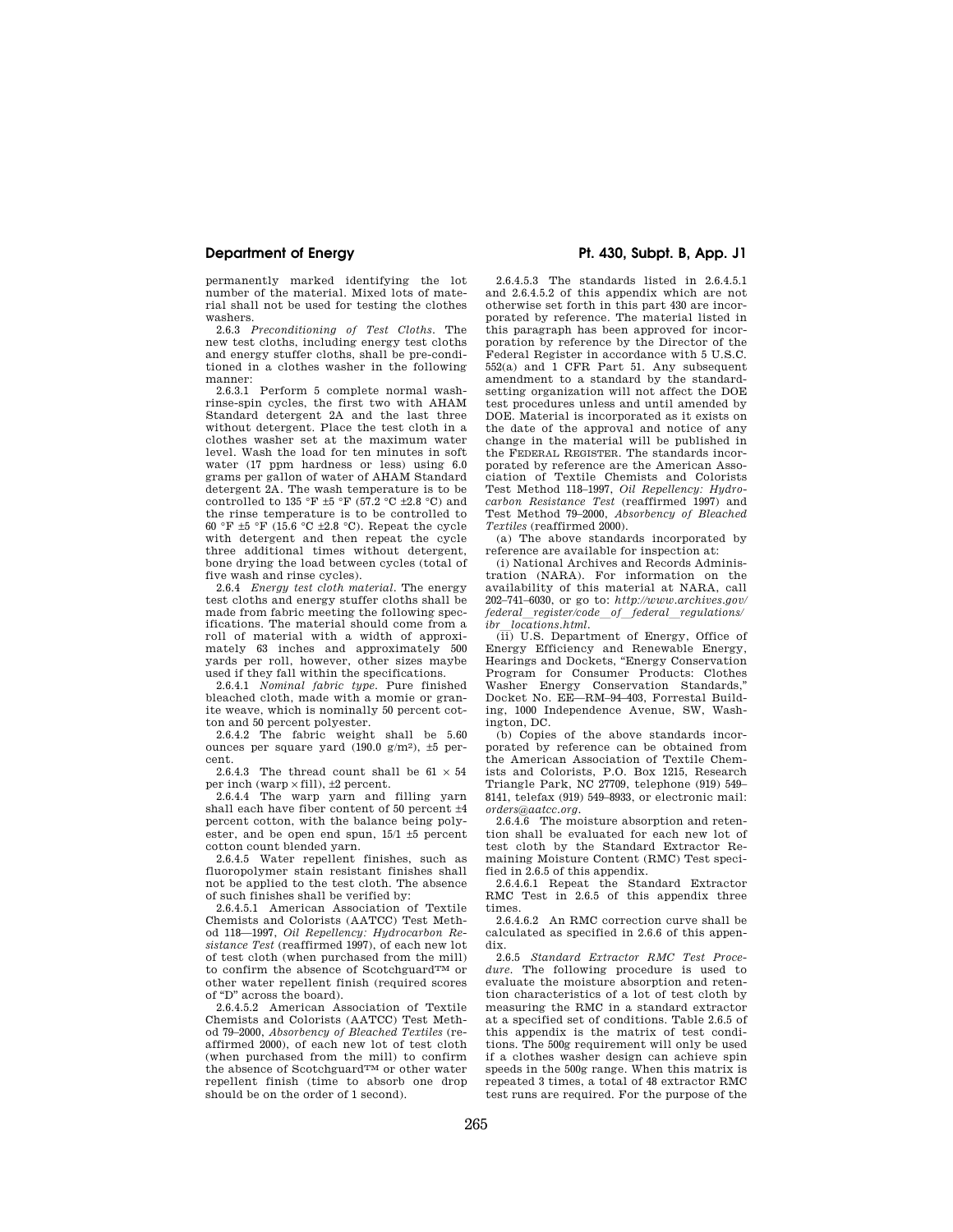extractor RMC test, the test cloths may be used for up to 60 test runs (after preconditioning as specified in 2.6.3 of this appendix).

TABLE 2.6.5—MATRIX OF EXTRACTOR RMC TEST CONDITIONS

|                | Warm soak       |                | Cold soak       |                |  |  |
|----------------|-----------------|----------------|-----------------|----------------|--|--|
| "g Force"      | 15 min.<br>spin | 4 min.<br>spin | 15 min.<br>spin | 4 min.<br>spin |  |  |
| $200$<br>$500$ | $100$           |                |                 |                |  |  |

2.6.5.1 The standard extractor RMC tests shall be run in a Bock Model 215 extractor (having a basket diameter of 19.5 inches, length of  $12$  inches, and volume of  $2.1 \text{ ft}^3$ ), with a variable speed drive (Bock Engineered Products, P.O. Box 5127, Toledo, OH 43611) or an equivalent extractor with same basket design (*i.e.* diameter, length, volume, and hole configuration) and variable speed drive.

2.6.5.2 *Test Load.* Test cloths shall be preconditioned in accordance with 2.6.3 of this appendix. The load size shall be 8.4 lbs., consistent with 3.8.1 of this appendix.

2.6.5.3 *Procedure.* 

2.6.5.3.1 Record the ''bone-dry'' weight of the test load (WI).

2.6.5.3.2 Soak the test load for 20 minutes in 10 gallons of soft (<17 ppm) water. The entire test load shall be submerged. The water temperature shall be 100 °F ±5 °F.

2.6.5.3.3 Remove the test load and allow water to gravity drain off of the test cloths. Then manually place the test cloths in the basket of the extractor, distributing them evenly by eye. Spin the load at a fixed speed corresponding to the intended centripetal acceleration level (measured in units of the acceleration of gravity,  $g) \pm 1 g$  for the intended time period ±5 seconds.

2.6.5.3.4 Record the weight of the test load immediately after the completion of the extractor spin cycle (WC).

2.6.5.3.5 Calculate the RMC as (WC-WI)/ WI.

2.6.5.3.6 The RMC of the test load shall be measured at three (3) g levels: 100g; 200g; and 350g, using two different spin times at each g level: 4 minutes; and 15 minutes. If a clothes washer design can achieve spin speeds in the 500g range then the RMC of the test load shall be measured at four (4) g levels: 100g; 200g; 350g; and 500g, using two different spin times at each g level: 4 minutes; and 15 minutes.

2.6.5.4 Repeat 2.6.5.3 of this appendix using soft (<17 ppm) water at 60 °F  $\pm$ 5 °F.

2.6.6 *Calculation of RMC correction curve.* 

2.6.6.1 Average the values of 3 test runs and fill in table 2.6.5 of this appendix. Perform a linear least-squares fit to relate the standard RMC (RMC<sub>standard</sub>) values (shown in

# **Pt. 430, Subpt. B, App. J1 10 CFR Ch. II (1–1–11 Edition)**

table 2.6.6.1 of this appendix) to the values measured in 2.6.5 of this appendix:

(RMC $_{\rm{cloth}}$ ): RMC $_{\rm{standard}}$  ~ A \* RMC $_{\rm{cloth}}$  + B Where A and B are coefficients of the linear least-squares fit.

TABLE 2.6.6.1—STANDARD RMC VALUES (RMC STANDARD)

| "g Force" | RMC %           |                |                 |                |  |  |  |
|-----------|-----------------|----------------|-----------------|----------------|--|--|--|
|           | Warm soak       |                | Cold soak       |                |  |  |  |
|           | 15 min.<br>spin | 4 min.<br>spin | 15 min.<br>spin | 4 min.<br>spin |  |  |  |
| $100$     | 45.9            | 49.9           | 49.7            | 52.8           |  |  |  |
| $200$     | 35.7            | 40.4           | 37.9            | 43.1           |  |  |  |
| 350       | 29.6            | 33.1           | 30.7            | 35.8           |  |  |  |
| 500       | 24.2            | 28.7           | 25.5            | 30.0           |  |  |  |

2.6.6.2. Perform an analysis of variance test using two factors, spin speed and lot, to check the interaction of speed and lot. Use the values from Table 2.6.5 and Table 2.6.6.1 in the calculation. The "P" value in the variance analysis shall be greater than or equal to 0.1. If the "P" value is less than 0.1 the test cloth is unacceptable. "P" is a theoretically based probability of interaction based on an analysis of variance.

2.6.7 *Application of RMC correction curve.* 

2.6.7.1 Using the coefficients A and B calculated in 2.6.6.1 of this appendix:

 $RMC_{\text{corr}} = A * RMC + B$ <br>2.6.7.2 Substitute RMC<sub>corr</sub> values in calculations in 3.8 of this appendix.

2.7 *Test Load Sizes.* Maximum, minimum, and, when required, average test load sizes shall be determined using Table 5.1 and the clothes container capacity as measured in 3.1.1 through 3.1.5. Test loads shall consist of energy test cloths, except that adjustments to the test loads to achieve proper weight can be made by the use of energy stuffer cloths with no more than 5 stuffer clothes per load.

2.8 *Use of Test Loads.* Table 2.8 defines the test load sizes and corresponding water fill settings which are to be used when measuring water and energy consumptions. Adaptive water fill control system and manual water fill control system are defined in section 1 of this appendix:

TABLE 2.8—TEST LOAD SIZES AND WATER FILL **SETTINGS REQUIRED** 

| Manual water fill<br>control system |                       | Adaptive water fill control system |                                            |  |  |
|-------------------------------------|-----------------------|------------------------------------|--------------------------------------------|--|--|
|                                     |                       |                                    |                                            |  |  |
| Test load<br>size                   | Water fill<br>setting | Test load size                     | Water fill setting                         |  |  |
| Max<br>Min                          | Max<br>Min            | Max<br>Avg<br>Min                  | As determined by<br>the Clothes<br>Washer. |  |  |

2.8.1 The test load sizes to be used to measure RMC are specified in section 3.8.1.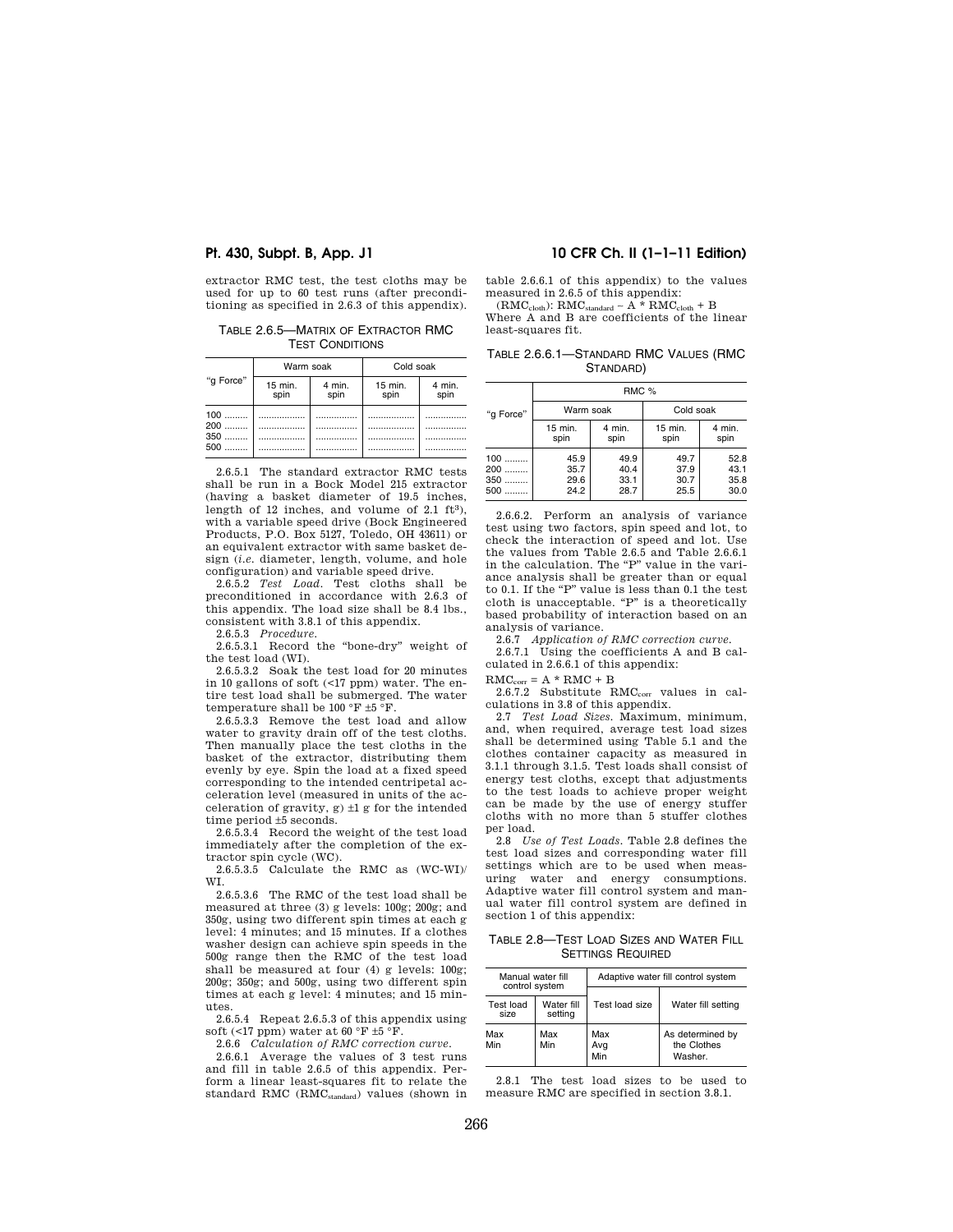2.8.2 Test loads for energy and water consumption measurements shall be bone dry prior to the first cycle of the test, and dried to a maximum of 104 percent of bone dry weight for subsequent testing.

2.8.3 Load the energy test cloths by grasping them in the center, shaking them to hang loosely and then put them into the clothes container prior to activating the clothes washer.

2.9 *Pre-conditioning.* 

2.9.1 *Nonwater-heating clothes washer.* If the clothes washer has not been filled with water in the preceding 96 hours, pre-condition it by running it through a cold rinse cycle and then draining it to ensure that the hose, pump, and sump are filled with water.

2.9.2 *Water-heating clothes washer.* If the clothes washer has not been filled with water in the preceding 96 hours, or if it has not been in the test room at the specified ambient conditions for 8 hours, pre-condition it by running it through a cold rinse cycle and then draining it to ensure that the hose, pump, and sump are filled with water.

2.10 *Wash time setting.* If one wash time is prescribed in the energy test cycle, that shall be the wash time setting; otherwise, the wash time setting shall be the higher of either the minimum, or 70 percent of the maximum wash time available in the energy test cycle.

2.11 *Test room temperature for water-heating clothes washers.* Maintain the test room ambient air temperature at 75 °F±5 °F (23.9  $\mathrm{^{\circ}C}$ +2.8  $\mathrm{^{\circ}C}$ ).

## *3. Test Measurements*

3.1 *Clothes container capacity.* Measure the entire volume which a dry clothes load could occupy within the clothes container during washer operation according to the following procedures:

3.1.1 Place the clothes washer in such a position that the uppermost edge of the clothes container opening is leveled horizontally, so that the container will hold the maximum amount of water.

3.1.2 Line the inside of the clothes container with 2 mil (0.051 mm) plastic sheet. All clothes washer components which occupy space within the clothes container and which are recommended for use with the energy test cycle shall be in place and shall be lined with 2 mil (0.051 mm) plastic sheet to prevent water from entering any void space.

3.1.3 Record the total weight of the machine before adding water.

3.1.4 Fill the clothes container manually with either 60 °F±5 °F (15.6 °C±2.8 °C) or 100  $\mathrm{F}$ ±10 °F (37.8 °C±5.5 °C) water to its uppermost edge. Measure and record the weight of water, W, in pounds.

3.1.5 The clothes container capacity is calculated as follows:

C=W/d.

# **Department of Energy Pt. 430, Subpt. B, App. J1**

where:

C=Capacity in cubic feet (liters).

W=Mass of water in pounds (kilograms).

d=Density of water  $(62.0 \text{ lbs/ft}^3 \text{ for } 100 \text{ °F } (993$ kg/m3 for 37.8 °C) or 62.3 lbs/ft3 for 60 °F (998 kg/m<sup>3</sup> for  $15.6 \text{°C}$ ).

3.2 *Procedure for measuring water and energy consumption values on all automatic and semi-automatic washers.* All energy consumption tests shall be performed under the energy test cycle(s), unless otherwise specified. Table 3.2 defines the sections below which govern tests of particular clothes washers, based on the number of wash/rinse temperature selections available on the model, and also, in some instances, method of water heating. The procedures prescribed are applicable regardless of a clothes washer's washing capacity, loading port location, primary axis of rotation of the clothes container, and type of control system.

3.2.1 *Inlet water temperature and the wash/ rinse temperature settings.* 

3.2.1.1 For automatic clothes washers set the wash/rinse temperature selection control to obtain the wash water temperature desired (extra hot, hot, warm, or cold) and cold rinse, and open both the hot and cold water faucets.

3.2.1.2 For semi-automatic washers: (1) For hot water temperature, open the hot water faucet completely and close the cold water faucet; (2) for warm inlet water temperature, open both hot and cold water faucets completely; (3) for cold water temperature, close the hot water faucet and open the cold water faucet completely.

3.2.1.3 *Determination of warm wash water temperature(s) to decide whether a clothes washer has uniformly distributed warm wash temperature selections.* The wash water temperature, Tw, of each warm water wash selection shall be calculated or measured.

For non-water-heating clothes washers, calculate Tw as follows:

Tw( $^{\circ}$ F)=((Hw×135  $^{\circ}$ F)+(Cw×60  $^{\circ}$ F))/(Hw+Cw)

or

# Tw( °C)=((Hw×57.2 °C)+(Cw×15.6 °C))/(Hw+Cw) where:

Hw=Hot water consumption of a warm wash Cw=Cold water consumption of a warm wash

For water-heating clothes washers, measure and record the temperature of each warm wash selection after fill.

3.2.2 Total water consumption during the energy test cycle shall be measured, including hot and cold water consumption during wash, deep rinse, and spray rinse.

3.2.3 *Clothes washers with adaptive water fill/manual water fill control systems* 

3.2.3.1 *Clothes washers with adaptive water fill control system and alternate manual water fill control systems.* If a clothes washer with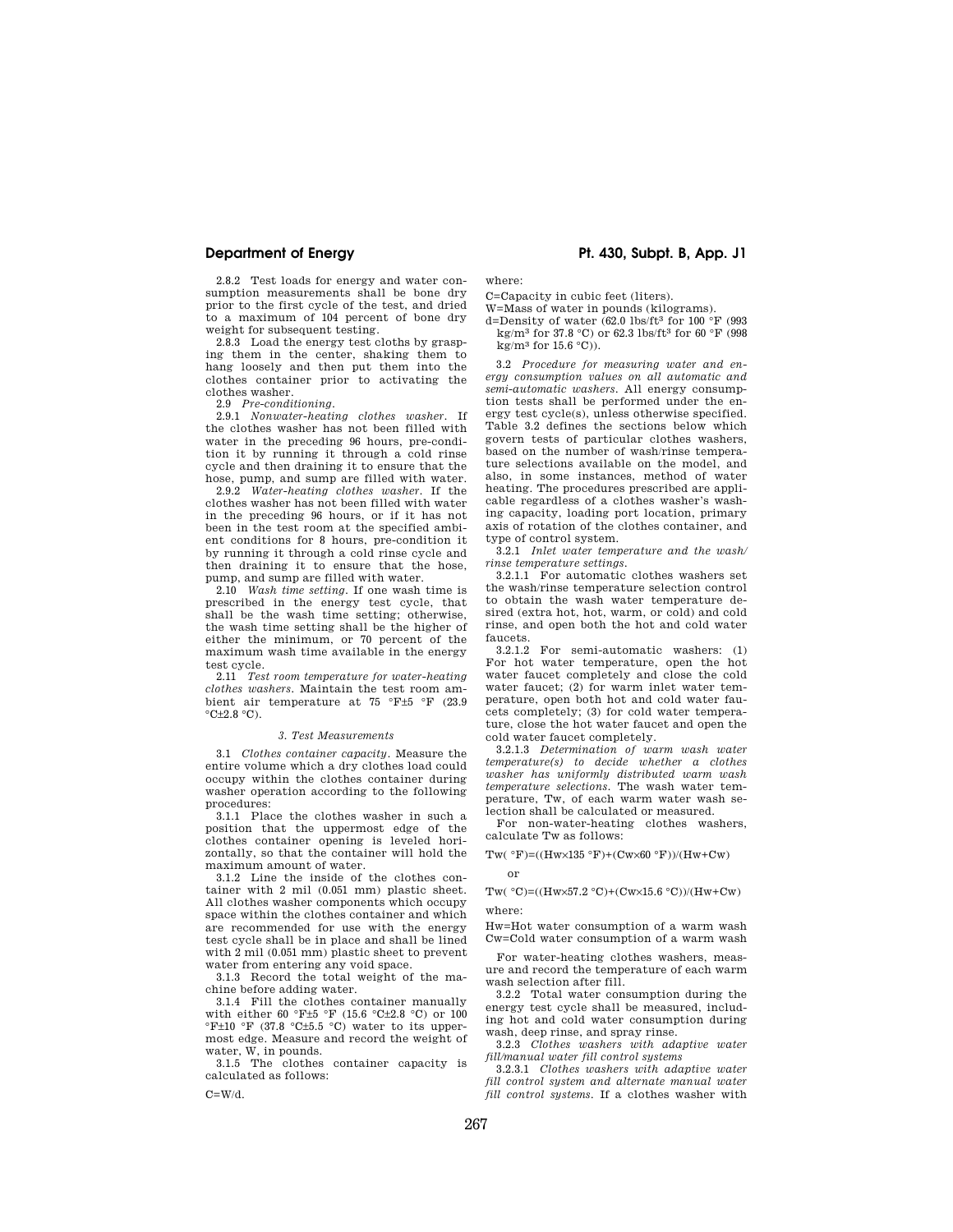an adaptive water fill control system allows consumer selection of manual controls as an alternative, then both manual and adaptive modes shall be tested and, for each mode, the energy consumption (HE<sub>T</sub>, ME<sub>T</sub>, and  $D_E$ ) and water consumption  $(Q_T)$ , values shall be calculated as set forth in section 4. Then the average of the two values (one from each mode, adaptive and manual) for each variable shall be used in section 4 for the clothes washer.

3.2.3.2 *Clothes washers with adaptive water fill control system.* 

3.2.3.2.1. Not user adjustable. The maximum, minimum, and average water levels as defined in the following sections shall be interpreted to mean that amount of water fill which is selected by the control system when the respective test loads are used, as defined in Table 2.8. The load usage factors which shall be used when calculating energy consumption values are defined in Table 4.1.3.

3.2.3.2.2 User adjustable. Four tests shall be conducted on clothes washers with user adjustable adaptive water fill controls which affect the relative wash water levels. The first test shall be conducted with the maximum test load and with the adaptive water

# **Pt. 430, Subpt. B, App. J1 10 CFR Ch. II (1–1–11 Edition)**

fill control system set in the setting that will give the most energy intensive result. The second test shall be conducted with the minimum test load and with the adaptive water fill control system set in the setting that will give the least energy intensive result. The third test shall be conducted with the average test load and with the adaptive water fill control system set in the setting that will give the most energy intensive result for the given test load. The fourth test shall be conducted with the average test load and with the adaptive water fill control system set in the setting that will give the least energy intensive result for the given test load. The energy and water consumption for the average test load and water level, shall be the average of the third and fourth tests.

3.2.3.3 *Clothes washers with manual water fill control system.* In accordance with Table 2.8, the water fill selector shall be set to the maximum water level available on the clothes washer for the maximum test load size and set to the minimum water level for the minimum test load size. The load usage factors which shall be used when calculating energy consumption values are defined in Table 4.1.3.

TABLE 3.2—TEST SECTION REFERENCE

|                                       | ≤135 °F (57.2 °C) |      | >135 °F (57.2 °C) <sup>2</sup> |      |      |  |
|---------------------------------------|-------------------|------|--------------------------------|------|------|--|
| Number of Wash Temp. Selections       |                   |      | >2                             |      | >3   |  |
| Test Sections Required to be Followed |                   |      |                                |      | 3.3  |  |
|                                       |                   | 3.4  | 3.4                            |      | 3.4  |  |
|                                       | .                 |      | 3.5                            | 3.5  | 3.5  |  |
|                                       | 3.6               | 3.6  | 3.6                            | 3.6  | 3.6  |  |
|                                       | 13.7              | 13.7 | 13.7                           | 13.7 | 13.7 |  |
|                                       | 3.8               | 3.8  | 3.8                            | 3.8  | 3.8  |  |

1Only applicable to machines with warm rinse in any cycle.

2This only applies to water hearting clothes washers on which the maximum wash temperature available exceeds 135 °F<br>(57.2 °C)

3.3 ''*Extra Hot Wash*'' *(Max Wash Temp >135*  °*F (57.2* °*C)) for water heating clothes washers only.* Water and electrical energy consumption shall be measured for each water fill level and/or test load size as specified in 3.3.1 through 3.3.3 for the hottest wash setting available.

3.3.1 *Maximum test load and water fill.* Hot water consumption (Hmx), cold water consumption (Cm<sub>x</sub>), and electrical energy consumption  $(Em_x)$  shall be measured for an extra hot wash/cold rinse energy test cycle, with the controls set for the maximum water fill level. The maximum test load size is to be used and shall be determined per Table 5.1.

3.3.2 *Minimum test load and water fill.* Hot water consumption (Hm<sub>n</sub>), cold water consumption  $(Cm_n)$ , and electrical energy consumption  $(Em_n)$  shall be measured for an extra hot wash/cold rinse energy test cycle, with the controls set for the minimum water

fill level. The minimum test load size is to be used and shall be determined per Table 5.1.

3.3.3 *Average test load and water fill.* For clothes washers with an adaptive water fill control system, measure the values for hot water consumption (Hma), cold water consumption (Cma), and electrical energy consumption (Ema) for an extra hot wash/cold rinse energy test cycle, with an average test load size as determined per Table 5.1.

3.4 ''*Hot Wash*'' *(Max Wash Temp*≤*135* °*F (57.2* °*C)).* Water and electrical energy consumption shall be measured for each water fill level or test load size as specified in 3.4.1 through 3.4.3 for a 135 °F (57.2 °C)) wash, if available, or for the hottest selection less than 135 °F (57.2 °C)).

3.4.1 *Maximum test load and water fill.* Hot water consumption  $(Hh<sub>x</sub>)$ , cold water consumption  $(Ch_x)$ , and electrical energy consumption  $(Eh_x)$  shall be measured for a hot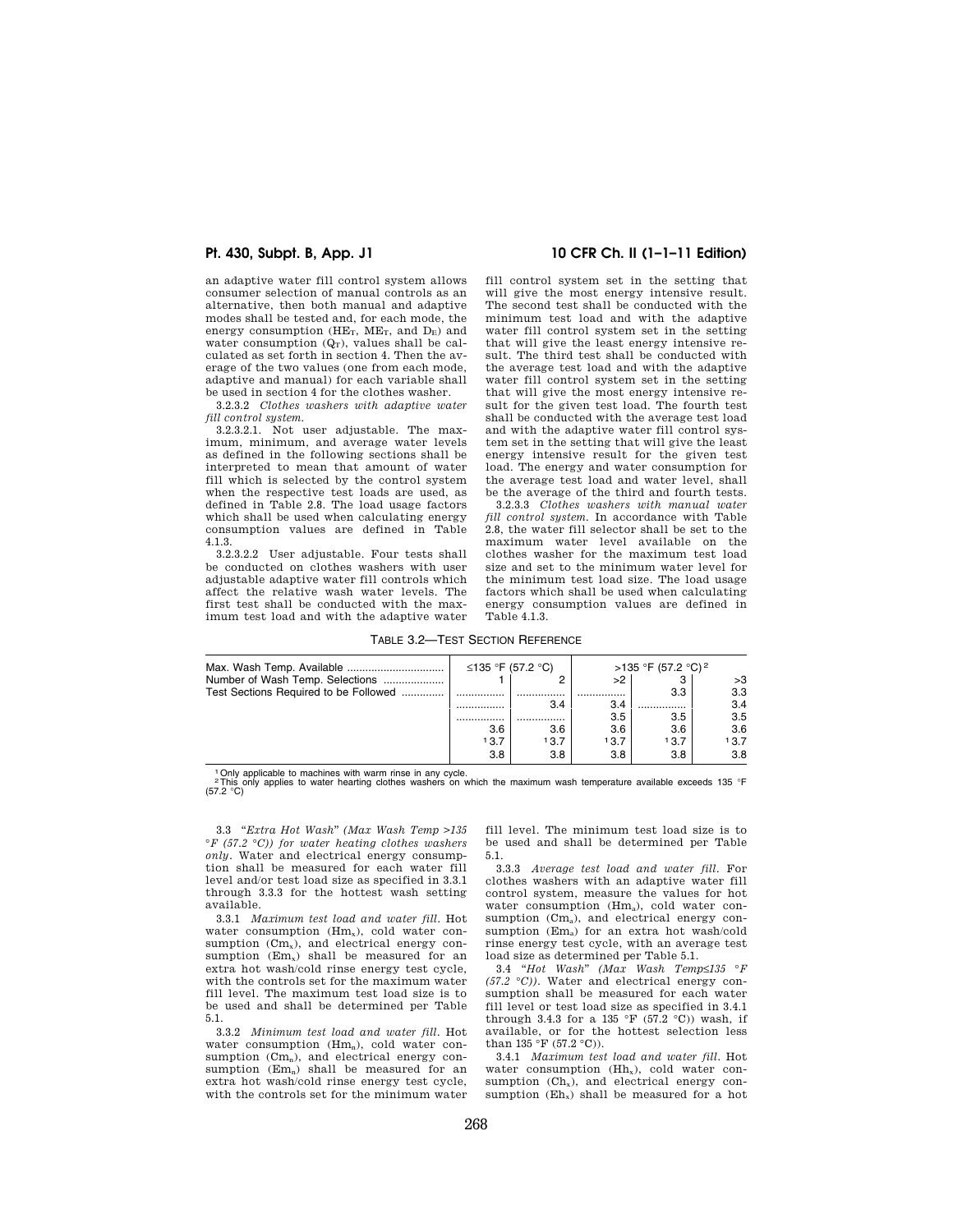wash/cold rinse energy test cycle, with the controls set for the maximum water fill level. The maximum test load size is to be used and shall be determined per Table 5.1.

3.4.2 *Minimum test load and water fill.* Hot water consumption (Hhn), cold water consumption  $(Ch_n)$ , and electrical energy consumption  $(Eh_n)$  shall be measured for a hot wash/cold rinse energy test cycle, with the controls set for the minimum water fill level. The minimum test load size is to be used and shall be determined per Table 5.1.

3.4.3 *Average test load and water fill.* For clothes washers with an adaptive water fill control system, measure the values for hot water consumption (Hh<sub>a</sub>), cold water consumption  $(Ch_a)$ , and electrical energy consumption  $(Eh_a)$  for a hot wash/cold rinse energy test cycle, with an average test load size as determined per Table 5.1. 3.5 ''*Warm Wash.*'' Water and electrical en-

ergy consumption shall be determined for each water fill level and/or test load size as specified in 3.5.1 through 3.5.2.3 for the applicable warm water wash temperature(s).

3.5.1 *Clothes washers with uniformly distributed warm wash temperature selection(s).* The reportable values to be used for the warm water wash setting shall be the arithmetic average of the measurements for the hot and cold wash selections. This is a calculation only, no testing is required.

3.5.2 *Clothes washers that lack uniformly distributed warm wash temperature selections.*  For a clothes washer with fewer than four discrete warm wash selections, test all warm wash temperature selections. For a clothes washer that offers four or more warm wash selections, test at all discrete selections, or test at 25 percent, 50 percent, and 75 percent positions of the temperature selection device between the hottest hot  $(\leq 135 \degree F (57.2 \degree C))$ wash and the coldest cold wash. If a selection is not available at the 25, 50 or 75 percent position, in place of each such unavailable selection use the next warmer setting. Each reportable value to be used for the warm water wash setting shall be the arithmetic average of all tests conducted pursuant to this section.

3.5.2.1 *Maximum test load and water fill.*  Hot water consumption  $(Hw_x)$ , cold water consumption  $(Cw_x)$ , and electrical energy consumption  $(Ew_x)$  shall be measured with the controls set for the maximum water fill level. The maximum test load size is to be used and shall be determined per Table 5.1.

3.5.2.2 *Minimum test load and water fill.* Hot water consumption (Hw<sub>n</sub>), cold water consumption  $(Cw_n)$ , and electrical energy consumption  $(Ew_n)$  shall be measured with the controls set for the minimum water fill level. The minimum test load size is to be used and shall be determined per Table 5.1.

3.5.2.3 *Average test load and water fill.* For clothes washers with an adaptive water fill control system, measure the values for hot

**Department of Energy Pt. 430, Subpt. B, App. J1** 

water consumption (Hw<sub>a</sub>), cold water consumption  $(Cw_a)$ , and electrical energy consumption (Ewa) with an average test load

size as determined per Table 5.1. 3.6 ''*Cold Wash*'' *(Minimum Wash Temperature Selection).* Water and electrical energy consumption shall be measured for each water fill level or test load size as specified in 3.6.1 through 3.6.3 for the coldest wash temperature selection available.

3.6.1 *Maximum test load and water fill.* Hot water consumption  $(He_x)$ , cold water consumption  $(Cc_x)$ , and electrical energy consumption  $(Ec_{x})$  shall be measured for a cold wash/cold rinse energy test cycle, with the controls set for the maximum water fill level. The maximum test load size is to be used and shall be determined per Table 5.1.

3.6.2 *Minimum test load and water fill.* Hot water consumption  $(He<sub>n</sub>)$ , cold water consumption  $(Cc_n)$ , and electrical energy consumption  $(EC_n)$  shall be measured for a cold wash/cold rinse energy test cycle, with the controls set for the minimum water fill level. The minimum test load size is to be used and shall be determined per Table 5.1.

3.6.3 *Average test load and water fill.* For clothes washers with an adaptive water fill control system, measure the values for hot water consumption  $(He_a)$ , cold water consumption  $(Cc_a)$ , and electrical energy consumption  $(Ec_a)$  for a cold wash/cold rinse energy test cycle, with an average test load size as determined per Table 5.1.

3.7 *Warm Rinse.* Tests in sections 3.7.1 and 3.7.2 shall be conducted with the hottest rinse temperature available. If multiple wash temperatures are available with the hottest rinse temperature, any ''warm wash'' temperature may be selected to conduct the tests.

3.7.1 For the rinse only, measure the amount of hot water consumed by the clothes washer including all deep and spray rinses, for the maximum  $(R_x)$ , minimum  $(R_n)$ , and, if required by section 3.5.2.3, average (Ra) test load sizes or water fill levels.

3.7.2 Measure the amount of electrical energy consumed by the clothes washer to heat the rinse water only, including all deep and spray rinses, for the maximum  $(ER<sub>x</sub>)$ , minimum  $(ER_n)$ , and, if required by section 3.5.2.3, average (ERa), test load sizes or water fill levels.

3.8 *Remaining Moisture Content:* 

3.8.1 The wash temperature will be the same as the rinse temperature for all testing. Use the maximum test load as defined in Table 5.1 and section 3.1 for testing.

3.8.2 *For clothes washers with cold rinse only:* 

3.8.2.1 Record the actual 'bone dry' weight of the test load (WImax), then place the test load in the clothes washer.

3.8.2.2 Set water level selector to maximum fill.

3.8.2.3 Run the energy test cycle.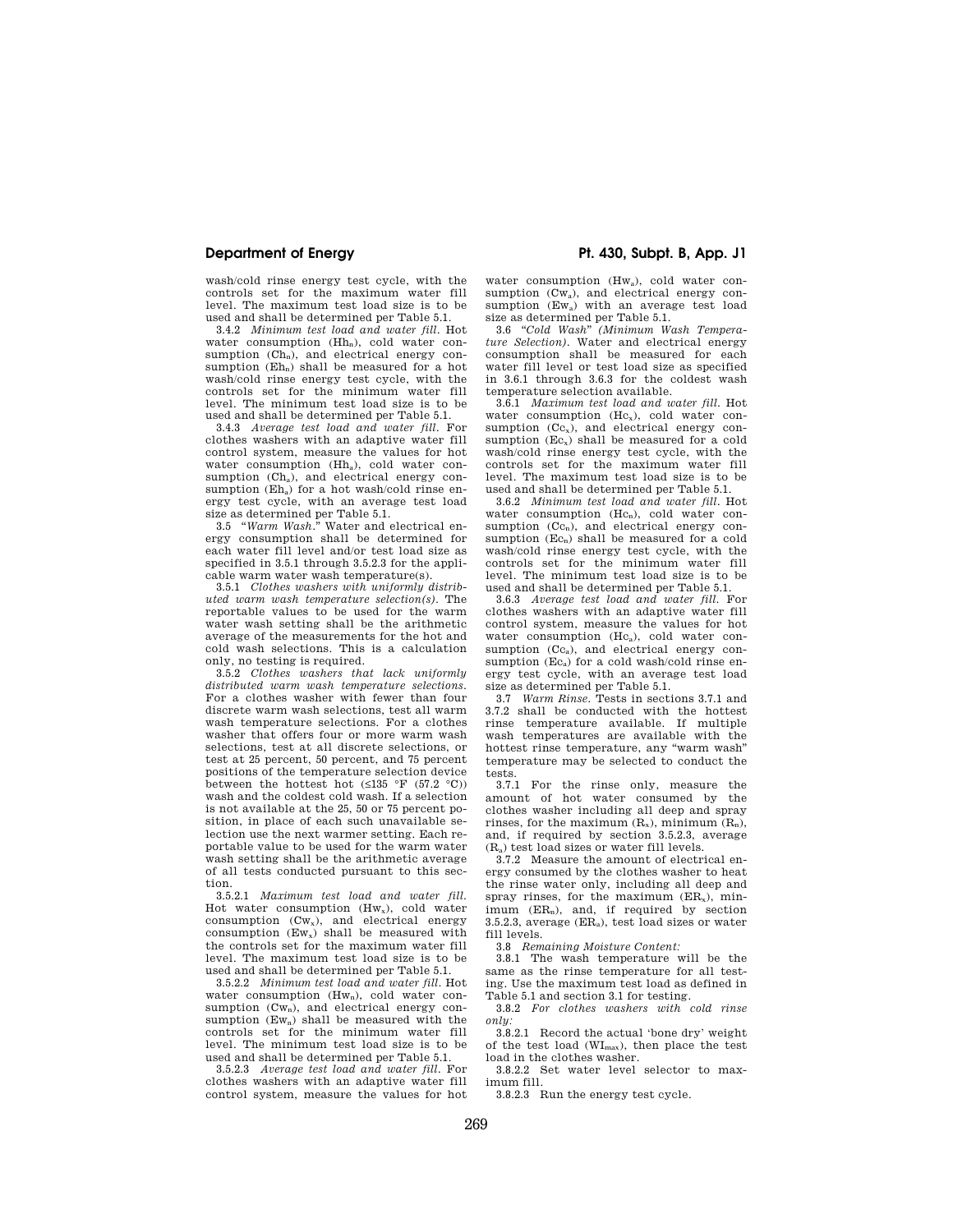3.8.2.4 Record the weight of the test load immediately after completion of the energy test cycle  $(WC_{max})$ .

3.8.2.5 Calculate the remaining moisture content of the maximum test load, RMCMAX, expressed as a percentage and defined as:

 $\mathrm{RMC}_{\mathrm{max}}$ =((WC<sub>max</sub> – WI<sub>max</sub>)/WI<sub>max</sub>)×100%

3.8.3 *For clothes washers with cold and warm rinse options:* 

3.8.3.1 Complete steps 3.8.2.1 through 3.8.2.4 for cold rinse. Calculate the remaining moisture content of the maximum test load for cold rinse, RMC<sub>COLD</sub>, expressed as a percentage and defined as:

 $RMC<sub>COLD</sub> = ((WC<sub>max</sub> - WI<sub>max</sub>)/WI<sub>max</sub>) \times 100%$ 

3.8.3.2 Complete steps 3.8.2.1 through 3.8.2.4 for warm rinse. Calculate the remaining moisture content of the maximum test load for warm rinse, RMC<sub>WARM</sub>, expressed as a percentage and defined as:

 $RMC_{WARM}=((WC_{max}-WI_{max})/WI_{max})\times100\%$ 

3.8.3.3 Calculate the remaining moisture content of the maximum test load, RMC<sub>max</sub>, expressed as a percentage and defined as:

 $RMC<sub>max</sub>=RMC<sub>COLD</sub>×(1-$ 

 $\label{eq:TVF} \text{TUF}_r) {+} \text{RMC}_{\text{WARM}} {\times} (\text{TUF}_r).$ 

where:

 $\text{TUF}_\mathrm{r}$  is the temperature use factor for warm rinse as defined in Table 4.1.1.

3.8.4 Clothes washers which have options that result in different RMC values, such as multiple selection of spin speeds or spin times, that are available in the energy test cycle, shall be tested at the maximum and minimum extremes of the available options, excluding any "no spin" (zero spin speed) settings, in accordance with requirements in 3.8.2 or 3.8.3. The calculated RMCmax extraction and  $\rm RMC_{min}$   $\rm_{extraction}$  at the maximum and minimum settings, respectively, shall be combined as follows and the final RMC to be used in section 4.3 shall be:

 $\mathrm{RMC} = 0.75 \!\!\times\!\! \mathrm{RMC}_{\mathrm{max\; extraction}} {+0.25}\!\times\!$  $\mathrm{RMC}_{\mathrm{min\;extraction}}$ 

## *4. Calculation of Derived Results From Test Measurements*

4.1 *Hot water and machine electrical energy consumption of clothes washers.* 

# **Pt. 430, Subpt. B, App. J1 10 CFR Ch. II (1–1–11 Edition)**

4.1.1 *Per-cycle temperature-weighted hot water consumption for maximum, average, and minimum water fill levels using each appropriate load size as defined in section 2.8 and Table 5.1.* Calculate for the cycle under test the per-cycle temperature weighted hot water consumption for the maximum water fill level,  $Vh<sub>x</sub>$ , the average water fill level,  $V_{n}$ , and the minimum water fill level,  $V_{n}$ , expressed in gallons per cycle (or liters per cycle) and defined as:

(a)  $Vh_x=[Hm_x\times TUF_m]+[Hh_x\times TUF_h]+[Hw_x$  $\times \text{TUF}_w$ ]+[H $\text{c}_x \times \text{TUF}_c$ ]+[R $_x \times \text{TUF}_r$ ]

(b)  $Vh_a=[Hm_a\times TUF_m]+[Hh_a\times TUF_h]+[Hw_a$  $\verb+XTUF_w]+[\text{Hc}_a\!\!\times\!\!\text{TUF}_c]+[\text{R}_a\!\!\times\!\!\text{TUF}_r]$ 

 $\text{(c)} \hspace{1cm} \text{Vh}_\text{n} \text{=} [\text{Hm}_{\text{n}} \text{\texttt{\texttt{\texttt{X}}} } \text{TUF}_{\text{m}}] \text{+} [\text{Hh}_{\text{n}} \text{\texttt{\texttt{X}}} \text{TUF}_{\text{h}}] \text{+} [\text{Hw}_{\text{n}}$  $\times TUF_w]+[HC_n\times TUF_c]+[R_n\times TUF_r]$ 

where:

- Hmx, Hma, and Hmn, are reported hot water consumption values, in gallons per-cycle (or liters per cycle), at maximum, average, and minimum water fill, respectively, for the extra-hot wash cycle with the appropriate test loads as defined in section 2.8.
- $Hh<sub>x</sub>$ ,  $Hh<sub>a</sub>$ , and  $Hh<sub>n</sub>$ , are reported hot water consumption values, in gallons per-cycle (or liters per cycle), at maximum, average, and minimum water fill, respectively, for the hot wash cycle with the appropriate test loads as defined in section 2.8.
- Hwx, Hwa, and Hwn, are reported hot water consumption values, in gallons per-cycle (or liters per cycle), at maximum, average, and minimum water fill, respectively, for the warm wash cycle with the appropriate test loads as defined in section 2.8.
- $\rm{He}_{x}$ ,  $\rm{He}_{a}$ , and  $\rm{He}_{n}$ , are reported hot water consumption values, in gallons per-cycle (or liters per cycle), at maximum, average, and minimum water fill, respectively, for the cold wash cycle with the appropriate test loads as defined in section 2.8.
- Rx, Ra, and R<sup>n</sup> are the reported hot water consumption values, in gallons per-cycle (or liters per cycle), at maximum, average, and minimum water fill, respectively, for the warm rinse cycle and the appropriate test loads as defined in section 2.8.
- $TUF_m$ ,  $TUF_h$ ,  $TUF_w$ ,  $TUF_c$ , and  $TUF_r$  are temperature use factors for extra hot wash, hot wash, warm wash, cold wash, and warm rinse temperature selections, respectively, and are as defined in Table 4.1.1.

TABLE 4.1.1—TEMPERATURE USE FACTORS

| Max Wash Temp Available $\leq 135$ °F | (57.2 °C) | ≤135 °F<br>(57.2 °C) | $<$ 135 °F<br>(57.2 °C) | $>135$ °F<br>(57.2 °C) | $>135$ °F<br>(57.2 °C) |
|---------------------------------------|-----------|----------------------|-------------------------|------------------------|------------------------|
| No. Wash Temp Selections              | Single    | 2 Temps              | >2 Temps                | 3 Temps                | >3 Temps               |
|                                       | l NA      | <b>NA</b>            | <b>NA</b>               | 0.14                   | 0.05                   |
|                                       |           | 0.63                 | 0.14                    | ` NA                   | 0.09                   |
|                                       | l NA      | <b>NA</b>            | 0.49                    | 0.49                   | 0.49                   |
|                                       |           | 0.37                 | 0.37                    | 0.37                   | 0.37                   |
|                                       |           | 0.27                 | 0.27                    | 0.27                   | 0.27                   |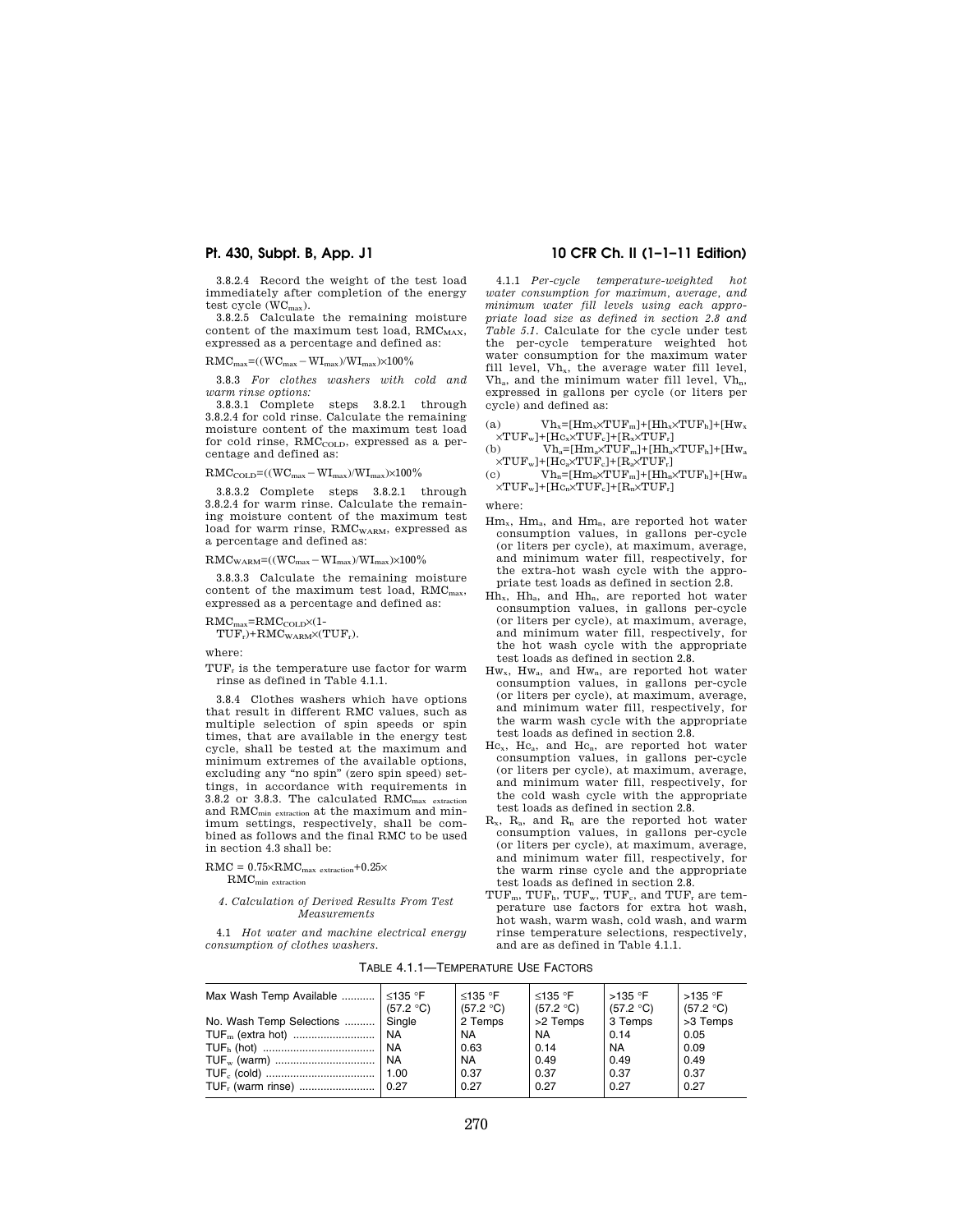4.1.2 *Total per-cycle hot water energy consumption for all maximum, average, and minimum water fill levels tested.* Calculate the total per-cycle hot water energy consumption for the maximum water fill level, HEmax, the minimum water fill level, HE<sub>min</sub>, and the average water fill level, HEavg, expressed in kilowatt-hours per cycle and defined as:

(a)  $HE_{max} = [Vh_x \times T \times K] = Total energy when a$ maximum load is tested.

(b)  $HE_{avg} = [Vh_a \times T \times K] = Total energy when an$ average load is tested.

(c)  $HE_{min} = [Vh_n \times T \times K] = Total energy when a$ minimum load is tested.

where:

T=Temperature rise=75 °F (41.7 °C).

K=Water specific heat in kilowatt-hours per gallon degree F=0.00240 (0.00114 kWh/L-°C).

 $Vh_x Vh_a$ , and  $Vh_n$ , are as defined in 4.1.1.

4.1.3 *Total weighted per-cycle hot water energy consumption.* Calculate the total weighted per cycle hot water energy consumption, HET, expressed in kilowatt-hours per cycle and defined as:

 $HE_T=[HE_{max}\times F_{max}]+[HE_{avg}\times F_{avg}]+[HE_{mn}\times F_{min}]$ 

where:

 $HE<sub>max</sub>$ ,  $HE<sub>avg</sub>$ , and  $HE<sub>min</sub>$  are as defined in 4.1.2.  $F_{\text{max}}$ ,  $F_{\text{avg}}$ , and  $F_{\text{min}}$  are the load usage factors for the maximum, average, and minimum test loads based on the size and type of control system on the washer being tested. The values are as shown in table 4.1.3.

| Water fill control system | Manual            | Adaptive          |
|---------------------------|-------------------|-------------------|
|                           | 0.721             | 0.122<br>0.742    |
| $F_{\text{min}}=$         | 0.28 <sup>1</sup> | 0.14 <sup>2</sup> |
| 1 Reference 3233          |                   |                   |

2 Reference 3.2.3.2.

4.1.4 *Total per-cycle hot water energy consumption using gas-heated or oil-heated water.*  Calculate for the energy test cycle the percycle hot water consumption.  $HE_{TG}$ , using gas heated or oil-heated water, expressed in Btu per cycle (or megajoules per cycle) and defined as:

 $HE_{TG} = H_T \times 1/e \times 3412$  Btu/kWh or  $HE_{TG} = HE_T \times 1$ / e×3.6 MJ/kWh

where:

e=Nominal gas or oil water heater efficiency=0.75.

 $HE$ <sup>r</sup>=As defined in 4.1.3.

4.1.5 *Per-cycle machine electrical energy consumption for all maximum, average, and minimum test load sizes.* Calculate the total percycle machine electrical energy consumption for the maximum water fill level,  $ME<sub>max</sub>$ , the minimum water fill level, MEmin, and the av-

# **Department of Energy Pt. 430, Subpt. B, App. J1**

erage water fill level, MEavg, expressed in kilowatt-hours per cycle and defined as:

- $(a)ME_{max} = \quad \text{[Em_x\times TUF_m]} + \quad \text{[Eh_x\times TUF_h]} +$  $\begin{bmatrix} \text{EW}_\text{x}\text{-}\text{TUF}_\text{w}\text{] + } [\text{Ec}_\text{x}\text{-}\text{TUF}_\text{c}] + [\text{ER}_\text{x}\text{-}\text{TUF}_\text{r}] + \ \text{(b)} \qquad \text{ME}_{\text{avg}} = \qquad [\text{Em}_\text{a}\text{-}\text{TUF}_\text{m}] + \qquad [\text{Eh}_\text{a}\text{-}\text{TUF}_\text{h}] + \end{bmatrix}$
- $[Em_a \times TUF_m]+$  $[\text{E}W_a \times T \text{U} \bar{\text{F}}_w] + [\text{E}C_a \times T \text{U} \text{F}_c] + [\text{E}R_a \times T \text{U} \text{F}_r]$ <br>(c)  $\text{ME}_{\text{min}} = [\text{Em}_n \times T \text{U} \text{F}_m] + [\text{E}R_a \times T \text{U} \text{F}_n] +$
- $[Em_{n} \times TUF_{m}]+$  $[\mathrm{E} w_{\mathrm{n}} \!\!\times \!\! \mathrm{T} \mathrm{U} \mathrm{F}_{\mathrm{w}}] \!+\, [\mathrm{E} \mathrm{C}_{\mathrm{n}} \!\!\times \!\! \mathrm{T} \mathrm{U} \mathrm{F}_{\mathrm{c}}] \!+\, [\mathrm{E} \mathrm{R}_{\mathrm{n}} \!\!\times \!\! \mathrm{T} \mathrm{U} \mathrm{F}_{\mathrm{r}}]$

where:

- $Em<sub>x</sub>$ ,  $Em<sub>a</sub>$ , and  $Em<sub>n</sub>$ , are reported electrical energy consumption values, in kilowatthours per cycle, at maximum, average, and minimum test loads, respectively, for the extra-hot wash cycle.
- Ehx, Eha, and Ehn, are reported electrical energy consumption values, in kilowatthours per cycle, at maximum, average, and minimum test loads, respectively, for the hot wash cycle.
- Ewx, Ewa, and Ewn, are reported electrical energy consumption values, in kilowatthours per cycle, at maximum, average, and minimum test loads, respectively, for the warm wash cycle.
- Ecx, Eca, and Ecn, are reported electrical energy consumption values, in kilowatthours per cycle, at maximum, average, and minimum test loads, respectively, for the cold wash cycle.
- $ER_x$ ,  $ER_a$ ,  $ER_n$ , are reported electrical energy consumption values, in kilowatt-hours per cycle, at maximum, average, and minimum test loads, respectively, for the warm rinse cycle per definitions in 3.7.2 of this appendix.
- $\text{TUF}_\text{m}, \ \text{TUF}_\text{h}, \ \text{TUF}_\text{w}, \ \text{TUF}_\text{c}, \ \text{and} \ \text{TUF}_\text{r}$  are as defined in Table 4.1.1.

4.1.6 *Total weighted per-cycle machine electrical energy consumption.* Calculate the total per cycle load size weighted energy consumption, MET, expressed in kilowatt-hours per cycle and defined as:

 $ME_T=[ME_{max}\times$   $F_{max}]+[ME_{avg}\times$   $F_{avg}]+[ME_{min}\times$  $\mathbf{F}_{\text{min}}]$ 

where:

MEmax, MEavg, and MEmin are as defined in 4.1.5.

 $F_{\text{max}}$ ,  $F_{\text{avg}}$ , and  $F_{\text{min}}$  are as defined in Table 4.1.3.

4.1.7 *Total per-cycle energy consumption when electrically heated water is used.* Calculate for the energy test cycle the total percycle energy consumption,  $E_{TE}$ , using electrical heated water, expressed in kilowatthours per cycle and defined as:

 $E_{TE}$ =H $E_T$ +M $E_T$ 

where:

 $ME_T = As defined in 4.1.6.$  $HE$ <sup>-As defined in 4.1.3.</sup>

4.2 *Water consumption of clothes washers.*  (The calculations in this Section need not be performed to determine compliance with the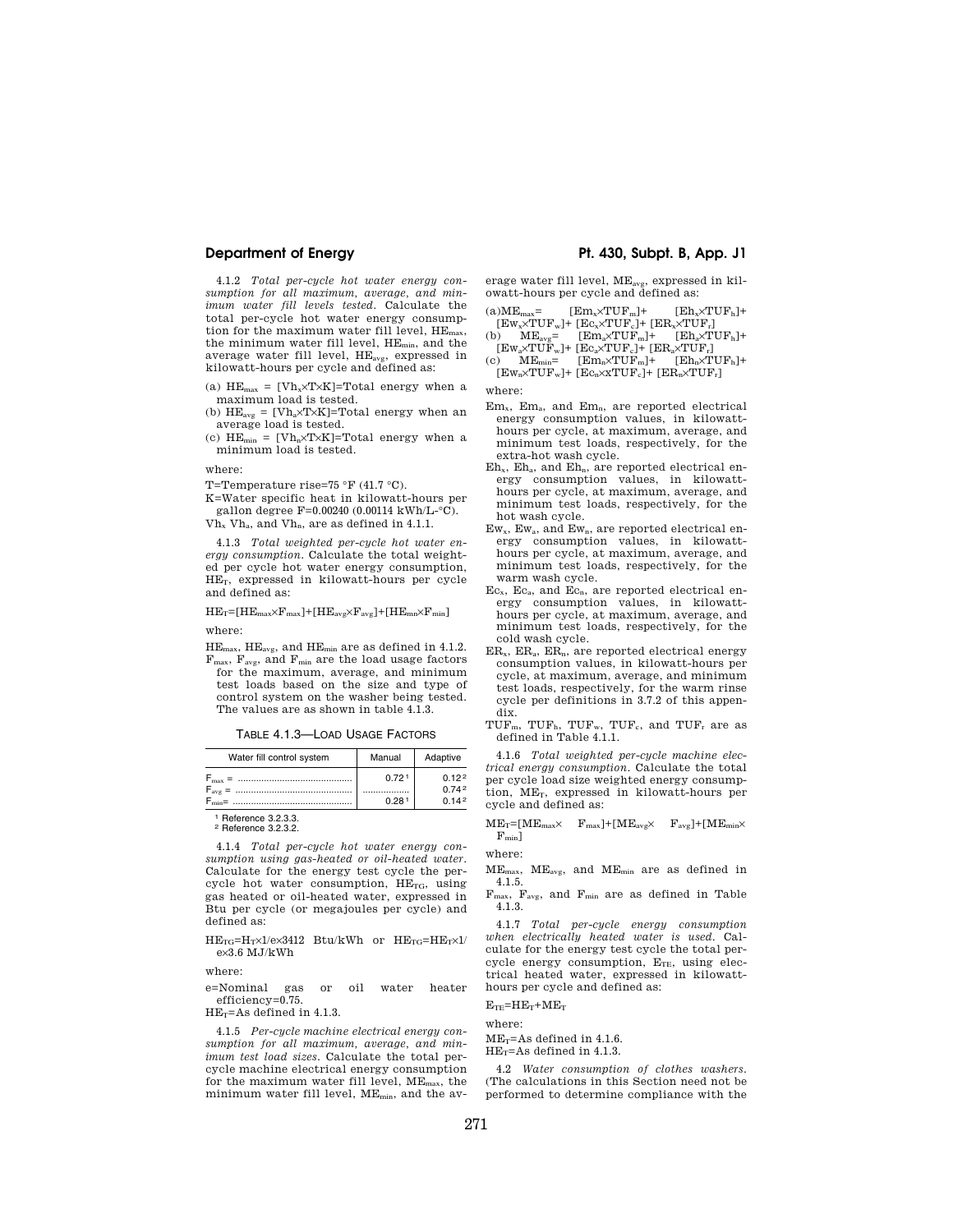energy conservation standards for clothes washers.)

4.2.1 *Per-cycle water consumption.* Calculate the maximum, average, and minimum total water consumption, expressed in gallons per cycle (or liters per cycle), for the cold wash/cold rinse cycle and defined as:

 $_{\text{max}}=[\text{Hc}_{\text{x}}+\text{Cc}_{\text{x}}]$  $Q_{avg}$ =[ $HC_a$ + $Cc_a$ ]  $Q_{\min}=[HC_n+CC_n]$ 

where:

 $\text{HC}_x$ ,  $\text{Cc}_x$ ,  $\text{HC}_a$ ,  $\text{Cc}_a$ ,  $\text{HC}_a$ , and  $\text{Cc}_a$  are as defined in 3.6.

4.2.2 *Total weighted per-cycle water consumption.* Calculate the total weighted per cycle consumption,  $Q_T$ , expressed in gallons per cycle (or liters per cycle) and defined as:

 $\mathbf{Q}_\text{T}{=}\llbracket \mathbf{Q}_{\text{max}}{\times}\mathbf{F}_{\text{max}}\rrbracket{+}\llbracket \mathbf{Q}_{\text{avg}}{\times}\mathbf{F}_{\text{avg}}\rrbracket{+}\llbracket \mathbf{Q}_{\text{min}}{\times}\mathbf{F}_{\text{min}}\rrbracket$ 

where:

 $\mathrm{Q}_{\mathrm{max}},$   $\mathrm{Q}_{\mathrm{avg}},$  and  $\mathrm{Q}_{\mathrm{min}}$  are as defined in 4.2.1.

 $F_{\text{max}}$ ,  $F_{\text{avg}}$ , and  $F_{\text{min}}$  are as defined in table 4.1.3.

4.2.3 *Water consumption factor*. Calculate the water consumption factor, WCF, expressed in gallon per cycle per cubic feet (or liter per cycle per liter), as:

 $\rm WCF{=}Q_T$  /  $\rm C$ 

where:

 $Q_T$ =as defined in section 4.2.2.

 $C =$  as defined in section 3.1.5.

4.3 *Per-cycle energy consumption for removal of moisture from test load.* Calculate the percycle energy required to remove the mois-

# **Pt. 430, Subpt. B, App. J1 10 CFR Ch. II (1–1–11 Edition)**

ture of the test load,  $D_E$ , expressed in kilowatt-hours per cycle and defined as

DE=(LAF)×(Maximum test load weight)×(RMC—4%)×(DEF)×(DUF)

where:

LAF=Load adjustment factor=0.52.

Test load weight=As required in 3.8.1, expressed in lbs/cycle.

RMC=As defined in 3.8.2.5, 3.8.3.3 or 3.8.4.

DEF=nominal energy required for a clothes dryer to remove moisture from clothes=0.5 kWh/lb (1.1 kWh/kg).

DUF=dryer usage factor, percentage of washer loads dried in a clothes dryer=0.84.

4.4 *Modified energy factor.* Calculate the modified energy factor, MEF, expressed in cubic feet per kilowatt-hour per cycle (or liters per kilowatt-hour per cycle) and defined as:

 $MEF{=}C/(E_{TE}$  +  $D_E)$ 

where:

C=As defined in 3.1.5.  $E_{TE}$ =As defined in 4.1.7.

 $D_E = As$  defined in 4.3.

4.5 *Energy factor.* Calculate the energy factor, EF, expressed in cubic feet per kilowatt-hour per cycle (or liters per kilowatthour per cycle) and defined as:

 $EF= C/E_{TE}$ 

where:

C=As defined in 3.1.5.  $E_{TE}$ =As defined in 4.1.7.

*5. Test Loads* 

TABLE 5.1—TEST LOAD SIZES

| Container volume |                | Minimum load |      | Maximum load |      | Average load |      |
|------------------|----------------|--------------|------|--------------|------|--------------|------|
| cu. ft.<br>> 1   | (liter)<br>> 1 | Ib           | (kq) | lb           | (kg) | lb           | (kg) |
|                  | $0 - 22.7$     | 3.00         | 1.36 | 3.00         | 1.36 | 3.00         | 1.36 |
|                  | $22.7 - 25.5$  | 3.00         | 1.36 | 3.50         | 1.59 | 3.25         | 1.47 |
|                  | $25.5 - 28.3$  | 3.00         | 1.36 | 3.90         | 1.77 | 3.45         | 1.56 |
|                  | $28.3 - 31.1$  | 3.00         | 1.36 | 4.30         | 1.95 | 3.65         | 1.66 |
|                  | $31.1 - 34.0$  | 3.00         | 1.36 | 4.70         | 2.13 | 3.85         | 1.75 |
|                  | $34.0 - 36.8$  | 3.00         | 1.36 | 5.10         | 2.31 | 4.05         | 1.84 |
|                  | $36.8 - 39.6$  | 3.00         | 1.36 | 5.50         | 2.49 | 4.25         | 1.93 |
|                  | $39.6 - 42.5$  | 3.00         | 1.36 | 5.90         | 2.68 | 4.45         | 2.02 |
|                  | $42.5 - 45.3$  | 3.00         | 1.36 | 6.40         | 2.90 | 4.70         | 2.13 |
|                  | $45.3 - 48.1$  | 3.00         | 1.36 | 6.80         | 3.08 | 4.90         | 2.22 |
|                  | $48.1 - 51.0$  | 3.00         | 1.36 | 7.20         | 3.27 | 5.10         | 2.31 |
|                  | $51.0 - 53.8$  | 3.00         | 1.36 | 7.60         | 3.45 | 5.30         | 2.40 |
|                  | $53.8 - 56.6$  | 3.00         | 1.36 | 8.00         | 3.63 | 5.50         | 2.49 |
|                  | 56.6-59.5      | 3.00         | 1.36 | 8.40         | 3.81 | 5.70         | 2.59 |
|                  | $59.5 - 62.3$  | 3.00         | 1.36 | 8.80         | 3.99 | 5.90         | 2.68 |
|                  | 62.3-65.1      | 3.00         | 1.36 | 9.20         | 4.17 | 6.10         | 2.77 |
|                  | $65.1 - 68.0$  | 3.00         | 1.36 | 9.60         | 4.35 | 6.30         | 2.86 |
|                  | 68.0-70.8      | 3.00         | 1.36 | 10.00        | 4.54 | 6.50         | 2.95 |
|                  | 70.8-73.6      | 3.00         | 1.36 | 10.50        | 4.76 | 6.75         | 3.06 |
|                  | 73.6-76.5      | 3.00         | 1.36 | 10.90        | 4.94 | 6.95         | 3.15 |
|                  | 76.5-79.3      | 3.00         | 1.36 | 11.30        | 5.13 | 7.15         | 3.24 |
|                  | 79.3-82.1      | 3.00         | 1.36 | 11.70        | 5.31 | 7.35         | 3.33 |
|                  | $82.1 - 85.0$  | 3.00         | 1.36 | 12.10        | 5.49 | 7.55         | 3.42 |
|                  | $85.0 - 87.8$  | 3.00         | 1.36 | 12.50        | 5.67 | 7.75         | 3.52 |
|                  | $87.8 - 90.6$  | 3.00         | 1.36 | 12.90        | 5.85 | 7.95         | 3.61 |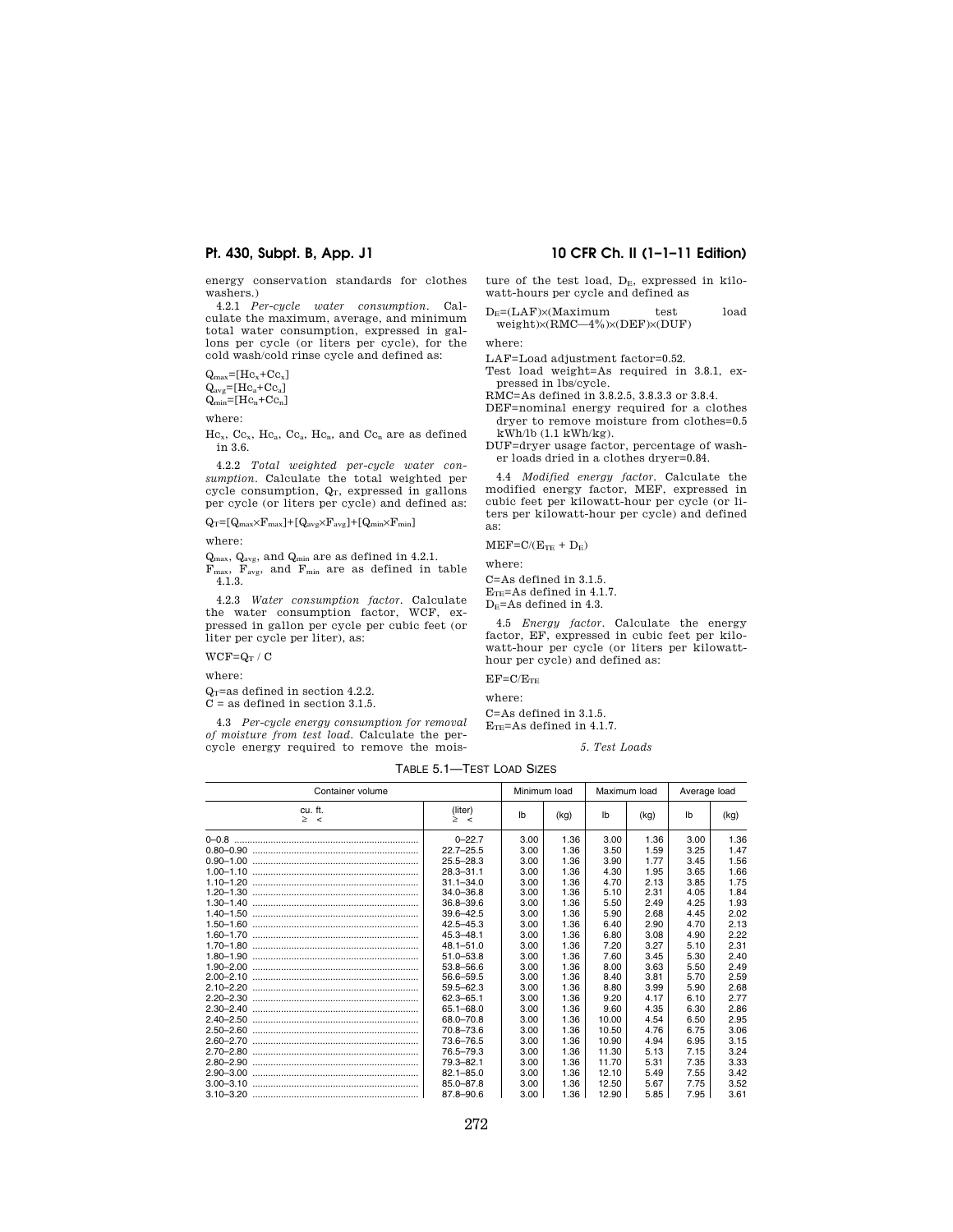# **Department of Energy Pt. 430, Subpt. B, App. J1**

| Container volume |                                                                                                 | Minimum load                                 |                                              | Maximum load                                       |                                              | Average load                                 |                                              |
|------------------|-------------------------------------------------------------------------------------------------|----------------------------------------------|----------------------------------------------|----------------------------------------------------|----------------------------------------------|----------------------------------------------|----------------------------------------------|
| cu. ft.<br>> <   | (liter)                                                                                         | Ib                                           | (kg)                                         | lb                                                 | (kg)                                         | Ib                                           | (kg)                                         |
|                  | $90.6 - 93.4$<br>$93.4 - 96.3$<br>$96.3 - 99.1$<br>$99.1 - 101.9$<br>101.9-104.8<br>104.8-107.6 | 3.00<br>3.00<br>3.00<br>3.00<br>3.00<br>3.00 | 1.36<br>1.36<br>1.36<br>1.36<br>1.36<br>1.36 | 13.30<br>13.70<br>14.10<br>14.60<br>15.00<br>15.40 | 6.03<br>6.21<br>6.40<br>6.62<br>6.80<br>6.99 | 8.15<br>8.35<br>8.55<br>8.80<br>9.00<br>9.20 | 3.70<br>3.79<br>3.88<br>3.99<br>4.08<br>4.17 |

TABLE 5.1—TEST LOAD SIZES—Continued

NOTES: (1) All test load weights are bone dry weights. (2) Allowable tolerance on the test load weights are ±0.10 lbs (0.05 kg).

## *6. Waivers and Field Testing*

6.1 *Waivers and Field Testing for Non-conventional Clothes Washers.* Manufacturers of nonconventional clothes washers, such as clothes washers with adaptive control systems, must submit a petition for waiver pursuant to 10 CFR 430.27 to establish an acceptable test procedure for that clothes washer. For these and other clothes washers that have controls or systems such that the DOE test procedures yield results that are so unrepresentative of the clothes washer's true energy consumption characteristics as to provide materially inaccurate comparative data, field testing may be appropriate for establishing an acceptable test procedure. The following are guidelines for field testing which may be used by manufacturers in support of petitions for waiver. These guidelines are not mandatory and the Department may determine that they do not apply to a particular model. Depending upon a manufacturer's approach for conducting field testing, additional data may be required. Manufacturers are encouraged to communicate with the Department prior to the commencement of field tests which may be used to support a petition for waiver. Section 6.3 provides an example of field testing for a clothes washer with an adaptive water fill control system. Other features, such as the use of various spin speed selections, could be the subject of field tests.

6.2 *Nonconventional Wash System Energy Consumption Test.* The field test may consist of a minimum of 10 of the nonconventional clothes washers (''test clothes washers'') and 10 clothes washers already being distributed in commerce (''base clothes washers''). The tests should include a minimum of 50 energy test cycles per clothes washer. The test clothes washers and base clothes washers should be identical in construction except for the controls or systems being tested. Equal numbers of both the test clothes washer and the base clothes washer should be tested simultaneously in comparable settings to minimize seasonal or consumer laundering conditions or variations. The clothes washers should be monitored in such a way as to accurately record the total en-

ergy consumption per cycle. At a minimum, the following should be measured and recorded throughout the test period for each clothes washer: Hot water usage in gallons (or liters), electrical energy usage in kilowatt-hours, and the cycles of usage.

The field test results would be used to determine the best method to correlate the rating of the test clothes washer to the rating of the base clothes washer. If the base clothes washer is rated at A kWh per year, but field tests at B kWh per year, and the test clothes washer field tests at D kWh per year, the test unit would be rated as follows:

# A×(D/B)=G kWh per year

6.3 *Adaptive water fill control system field test.* Section 3.2.3.1 defines the test method for measuring energy consumption for clothes washers which incorporate control systems having both adaptive and alternate cycle selections. Energy consumption calculated by the method defined in section 3.2.3.1 assumes the adaptive cycle will be used 50 percent of the time. This section can be used to develop field test data in support of a petition for waiver when it is believed that the adaptive cycle will be used more than 50 percent of the time. The field test sample size should be a minimum of 10 test clothes washers. The test clothes washers should be totally representative of the design, construction, and control system that will be placed in commerce. The duration of field testing in the user's house should be a minimum of 50 energy test cycles, for each unit. No special instructions as to cycle selection or product usage should be given to the field test participants, other than inclusion of the product literature pack which would be shipped with all units, and instructions regarding filling out data collection forms, use of data collection equipment, or basic procedural methods. Prior to the test clothes washers being installed in the field test locations, baseline data should be developed for all field test units by conducting laboratory tests as defined by section 1 through section 5 of these test procedures to determine the energy consumption, water